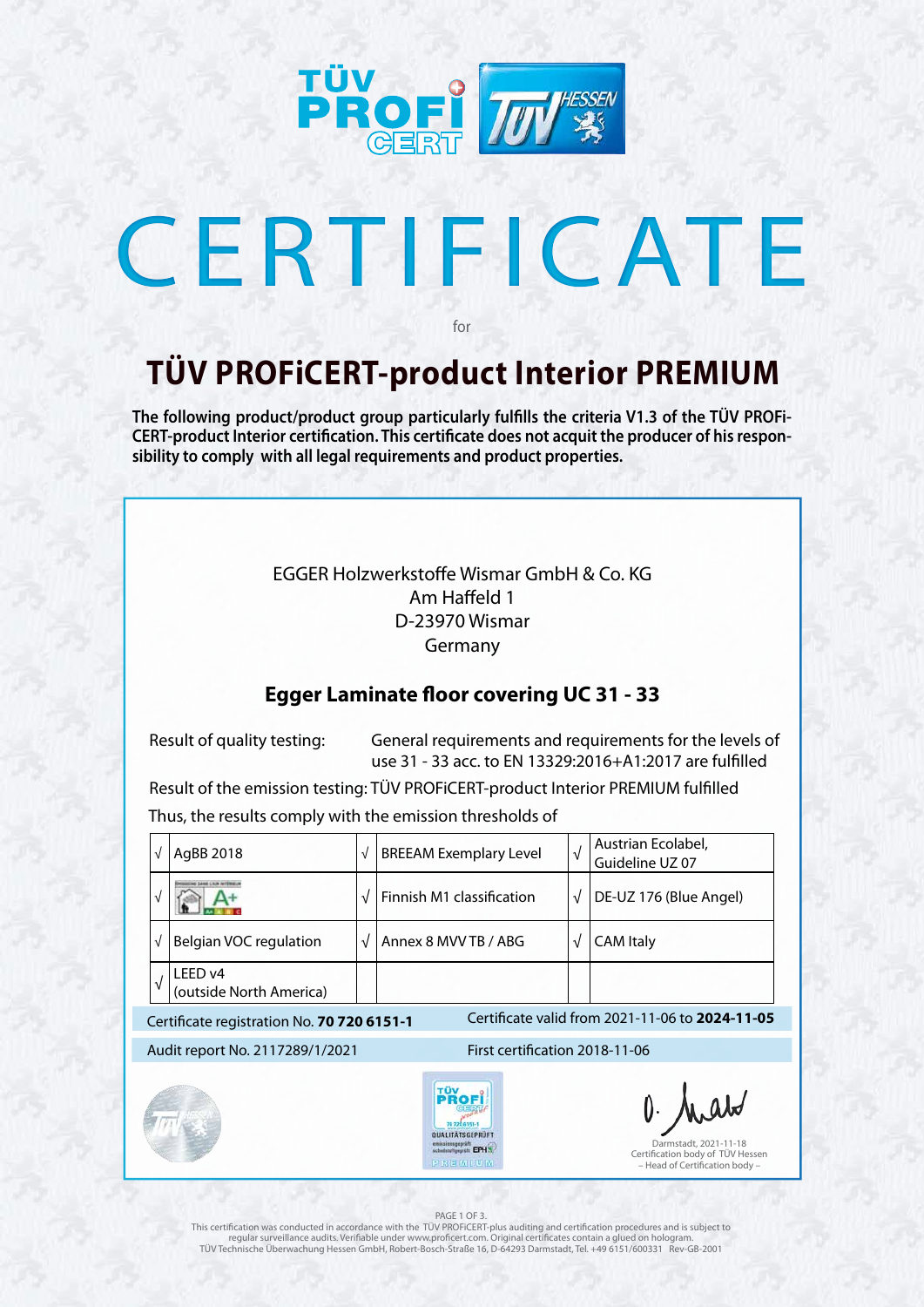

# ANNEX

This article / this group is characterized by the following features (all data  $\pm$  10 %):

Darmstadt, 2021-11-18 Certification body of TÜV Hessen – Head of Certification body –

#### Certificate registration No. **70 720 6151-1** Certificate valid from 2021-11-06 to **2024-11-05**



#### **TÜV PROFiCERT-product Interior PREMIUM**

PAGE 2. Only valid in conjunction with the main certificate. This certification was conducted in accordance with the TÜV PROFiCERT-plus auditing and certification procedures and is subject to regular surveillance audits. Verifiable under www.proficert.com. Original certificates contain a glued on hologram. TÜV Technische Überwachung Hessen GmbH, Robert-Bosch-Straße 16, D-64293 Darmstadt, Tel. +49 6151/600331 Rev-GB-2001

| Utilisation classes (UC):                                                  | A) 31; B) 32; C) 33                                                          |                                               |  |  |  |  |
|----------------------------------------------------------------------------|------------------------------------------------------------------------------|-----------------------------------------------|--|--|--|--|
| Wear layer:                                                                | AC3 (A); AC4 (B); AC5 (C)                                                    |                                               |  |  |  |  |
| Decor layer:                                                               | Decorative paper impregnated with melamine resin<br>(A, B, C)                |                                               |  |  |  |  |
| Carrier layer:                                                             | HDF, thickness 6 – 12 mm, average density 900 kg/m <sup>3</sup><br>(A, B, C) |                                               |  |  |  |  |
| Back layer:                                                                | Kraft paper impregnated with melamine resin (A, B, C)                        |                                               |  |  |  |  |
| V-joint:                                                                   | Without / 4-sided (A)<br>Without / 2- / 4- / 5-sided (= middle joint) (B, C) |                                               |  |  |  |  |
| Sound insulation:                                                          | optionally                                                                   |                                               |  |  |  |  |
| <b>Total thickness:</b><br>(Without sound insulation)                      | $6.0 - 8.0$ mm (A)<br>$7.0 - 12.0$ mm (B)<br>$8.0 - 12.0$ mm (C)             |                                               |  |  |  |  |
| Area weight:<br>(Without sound insulation) $6.3 - 11.0 \text{ kg/m}^2$ (B) | $5.6 - 7.3$ kg/m <sup>2</sup> (A)<br>7.3 – 11.0 kg/m <sup>2</sup> (C)        |                                               |  |  |  |  |
| and comprises the following articles:                                      |                                                                              |                                               |  |  |  |  |
| Utilisation class 31 (A)<br><b>EGGER Basic</b>                             | Utilisation class 32 (B)<br><b>EGGER Home</b>                                | Utilisation class 33 (C)<br><b>EGGER Home</b> |  |  |  |  |

EGGER Home EGGER Pro EGGER Pro

EGGER Pro